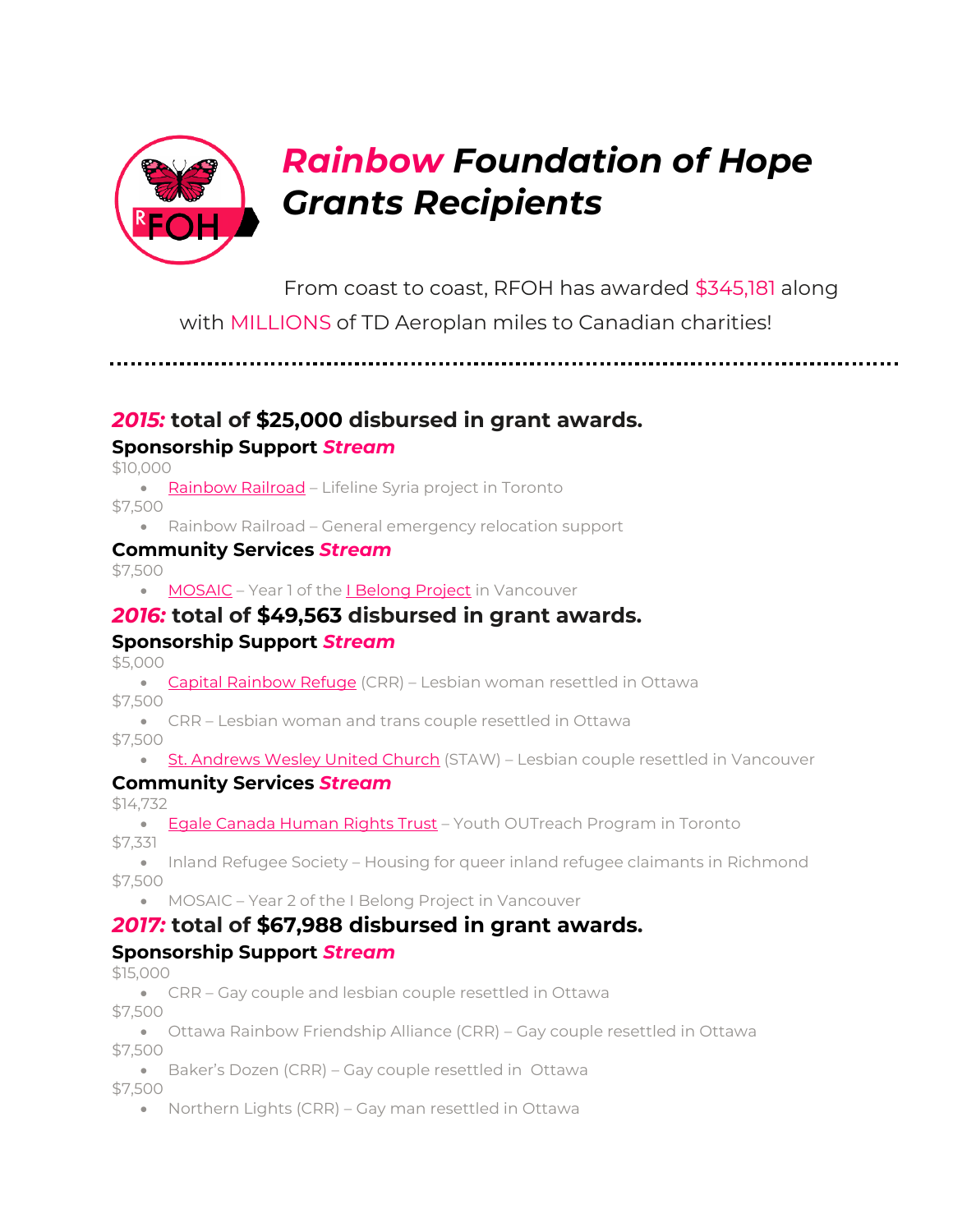#### \$5,000

• Freedom Destination – Gay man resettled in Vancouver

#### **Community Services** *Stream*

\$3,128

• [Canadian](http://www.ccrweb.ca/) Council for Refugees (CCR) – National Youth Action [Gathering](http://ccrweb.ca/en/youth/yag-2017) (YAG) in Winnipeg

\$7,500

• [The](http://www.the519.org/) 519 – Trauma-informed support for lesbian and bisexual newcomers in Toronto \$7,500

• Centre de Solidarite [Lesbiennes](https://www.solidaritelesbienne.qc.ca/) (CSL) – SOGIE migrant resources quide in Montreal \$7,360

• [Rainbow](http://rainbowrefugee.com/) Refugee – Enhanced referral project in Vancouver

## *2018:* **total of \$50,250 disbursed in grant awards and Aeroplan miles.**

### **Sponsorship Support** *Stream*

\$7,000

• Rainbow Railroad – Gay men resettled in Toronto

\$4,000

- Rainbow Refugee Emergency support for sponsored lesbian refugee in Toronto \$12,500
	- Rainbow Refugee Lesbian couple resettled in Vancouver and a gay man resettled in Toronto

\$4,000

• [Reaching](https://www.roarrefugees.com/) Out Assisting Refugees (ROAR) – Gay man resettled in Nanaimo

\$7,500

• STAW – Gay man resettled as a **[blended](http://www.rstp.ca/en/bvor/how-can-i-sponsor-a-refugee-to-canada/) visa office referral** (BVOR) candidate in Vancouver

#### **Community Services** *Stream*

\$1,600

• MOSAIC – [Year](https://www.mosaicbc.org/news/i-belong-program-raises-funds-for-lgbtq-newcomers-with-hope/) 3 of the I Belong Project in Vancouver

\$1,150

• [QMUNITY](https://qmunity.ca/) – Intercultural Planning Table Project in Burnaby

Aeroplan miles

• CCR – Rights conference and YAG in Toronto

\$5,000

• Vancouver [Association](http://vast-vancouver.ca/) for the Survivors of Torture (VAST) - Trauma-informed counselling

\$7,500

• Centre for [Newcomers](https://www.centrefornewcomers.ca/) (CFN) – Rainbow Railroad Station Project in Calgary

# *2019:* **total of \$72,280 disbursed in grants.**

### **Sponsorship Support** *Stream*

\$5,000

• Rainbow Refugee – Trans woman BVOR candidate resettled in Vancouver \$7,500

• Rainbow Refugee – Ggay male BVOR candidate resettled in Toronto \$12,500

• Rainbow Refugee – Gay men (2) resettled in Vancouver

\$7,500

• STAW – Gay man resettled in Vancouver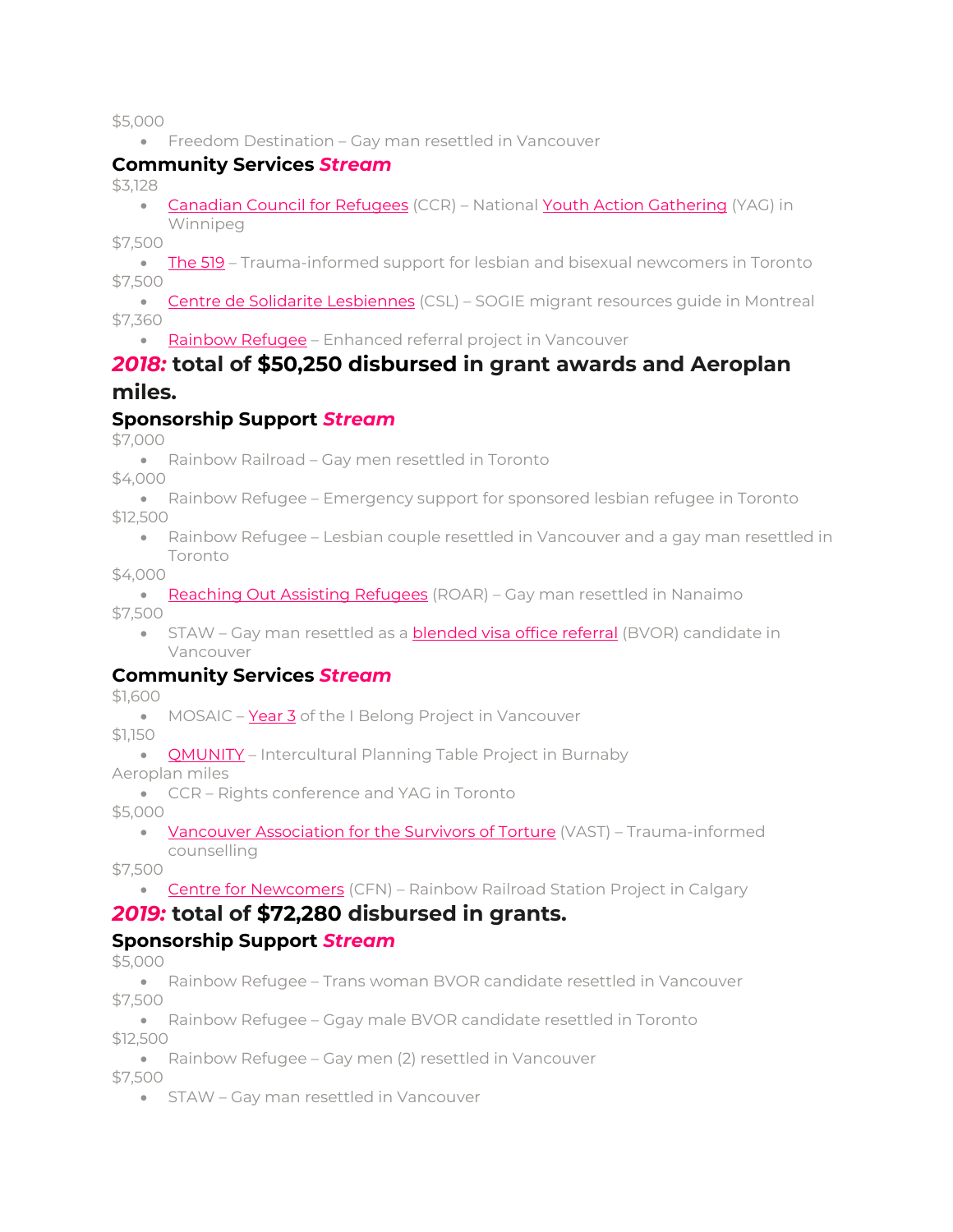\$17,500

• CRR – Gay man, gay couple, and gay/trans couple resettled in Ottawa

## **Community Services** *Stream*

\$5,280

• MOSAIC - Year 4 of the *I [Belong](https://www.mosaicbc.org/services/settlement/lgbtq/)* Project in Vancouver

\$7,500

• [Metropolitan](https://www.mcctoronto.com/) Community Church (MCC) – Queer resettlement service in Toronto \$7,500

• [Sherbourne](https://sherbourne.on.ca/) Health - [Supporting](https://soytoronto.com/) Our Youth (SOY) queer resettlement service in Toronto

\$1,000

• Canadian Council for Refugees – YAG in Montreal

\$1,000

• LOUD [Foundation](https://loudbusiness.com/LOUD-Foundation) of Hope – Inaugural joint scholarship award

## *2020:* **total of \$19,000 disbursed in grants***.*

### **Sponsorship Support** *Stream*

\$2,500

• MCC – Gay refugee resettled in Toronto

\$6,500

- CRR Queer/trans refugee couple resettled in Ottawa \$4,500
	- Rainbow Refugee Queer refugee resettled in Vancouver

### **Community Services** *Stream*

\$3,000

• MOSAIC – Year 5 of the I Belong Project in Vancouver \$2,500

• LOUD Foundation of Hope – 2nd annual joint scholarship awards

# *2021:* **total of \$43,500 disbursed with** *two new community*

### *partners…*

### **Sponsorship Support** *Stream*

\$3,000

Reach Out [Winnipeg](https://reachingoutwinnipeg.com/) - Queer Iranian couple support in Winnipeg

\$2,500

• Rainbow Refugee – Queer Iranian family support in Vancouver

\$5,000

• **[Universalist](https://uuch.ca/programs/socialresponsibility/refugee-sponsorship/) Unitarian Church** – Queer Azerbaijani couple and queer Syrian support in Halifax

\$5,500

- Rainbow Refugee Queer Iranian couple and queer Syrian supported in Vancouver \$5,000
	- Rainbow Refugee African bisexual woman and her three children supported in Vancouver

\$5,000

• Rainbow Refugee – Middle Eastern gay man supported in Vancouver

\$10,000

• CRR – Queer couple and a lesbian mother with her children supported in Ottawa

### **Community Services** *Stream*

\$2,500

• LOUD Foundation of Hope – 3rd annual joint scholarship awards